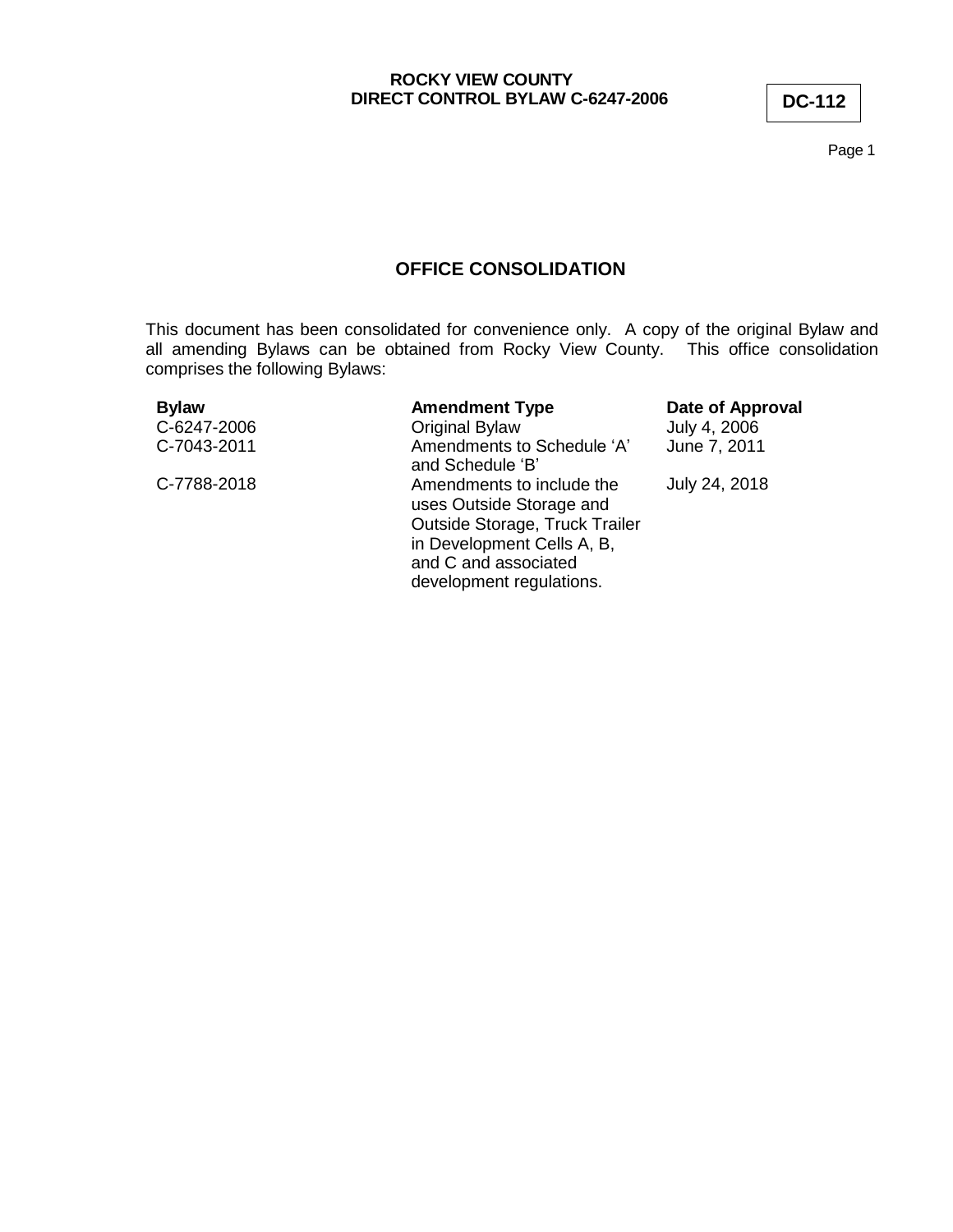Page 2

# **DIRECT CONTROL BYLAW REGULATIONS**

That the special regulations of the Direct Control District comprise of:

- 1.0.0 General Regulations
- 2.0.0 Land Use Regulations
- 3.0.0 Development Regulations
- 4.0.0 Definitions

### **1.0.0 GENERAL REGULATIONS**

- 1.1.0 For the purposes of this Bylaw, the boundaries and description of the Lands shall be more or less as indicated in Schedule 'A' and shall notionally identify Development Cells as indicated in Schedule 'B' attached hereto and forming part hereof, except as otherwise approved by Council.
- 1.2.0 The final location and shape of the Development Cells will be determined at the Development Permit stage, to the satisfaction of the Municipality.
- 1.3.0 Cell 'A' will be developed as the first phase, followed by the development of Cell 'B', as the second phase and Cell 'C' as a third phase.
- 1.4.0 That the Development Authority shall be responsible for the issuance of Development Permit(s) for the Lands subject to this Bylaw.
- 1.5.0 Parts One, Two and Three of Land Use Bylaw C-4841-97 are applicable unless otherwise stated in this Bylaw.
- 1.6.0 The Development Authority shall consider and decide on applications for Development Permits for those uses which are listed by this Bylaw provided the provisions of Section 2 and 3 herein are completed in form and substance, satisfactory to the Municipality, except where specifically noted that Council approval is required.
- 1.7.0 All development upon the Lands shall be in accordance with all plans and specifications submitted pursuant to this Bylaw and all licenses, permits and approvals pertaining to the Lands

### **2.0.0 LAND USE REGULATIONS**

2.1.0 Purpose and Intent

The purpose and intent of this District is to allow for the development of a limited range of business storage uses and limited service general industry uses which are compatible with each other and do not adversely affect surrounding land uses.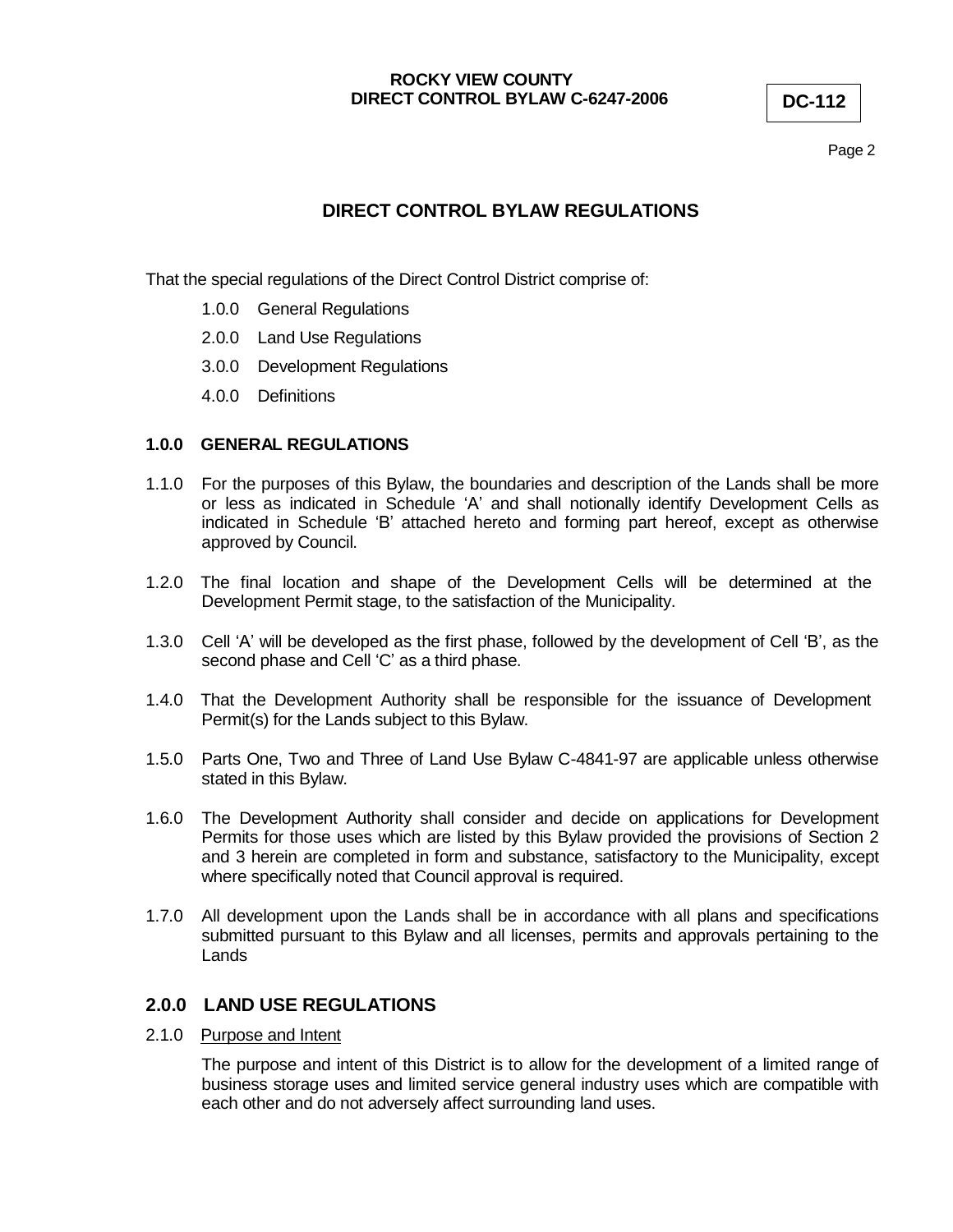Page 3

### 2.2.0 Uses with Development Cell A

- 2.2.1 Agriculture, General
- 2.2.2 Recreation Vehicle Storage
- 2.2.3 Mini-Storage Warehouse
- 2.2.4 Signs
- 2.2.5 Office, accessory to the principle use
- 2.2.6 Dwelling Unit, accessory to the principle use
- 2.2.7 Outdoor storage, truck trailer
- 2.2.8 Outside storage

### Uses within Development Cell B

- 2.2.9 Agriculture, General
- 2.2.10 Recreation Vehicle Storage
- 2.2.11 General Industry Type I
- 2.2.12 General Industry Type II
- 2.2.13 Signs
- 2.2.14 Outdoor storage, truck trailer
- 2.2.15 Outside storage

### Uses within Development Cell C

- 2.2.16 Agriculture, General
- 2.2.17 Recreation Vehicle Storage
- 2.2.18 Mini-Storage Warehouse
- 2.2.19 Outdoor storage, truck trailer
- 2.2.20 Outside storage

### 2.3.0 Maximum and Minimum Requirements

- 2.3.1 Parcel size:
	- a) The minimum parcel size shall be 8.09 ha (20.0 acres)
- 2.3.2 Maximum Area of Recreational Vehicle Storage shall not exceed (All Development Cells): 6.48 ha (16.0 acres)
- 2.3.3 Maximum number of General Industry Uses: 1
- 2.3.4 Maximum number of Dwelling Units: 1
- 2.3.5 Maximum number of Mini-Storage Warehouse Buildings:
	- a) Development Cell A: 5
	- b) Development Cell B: 0 (none permitted)
	- c) Development Cell C: 6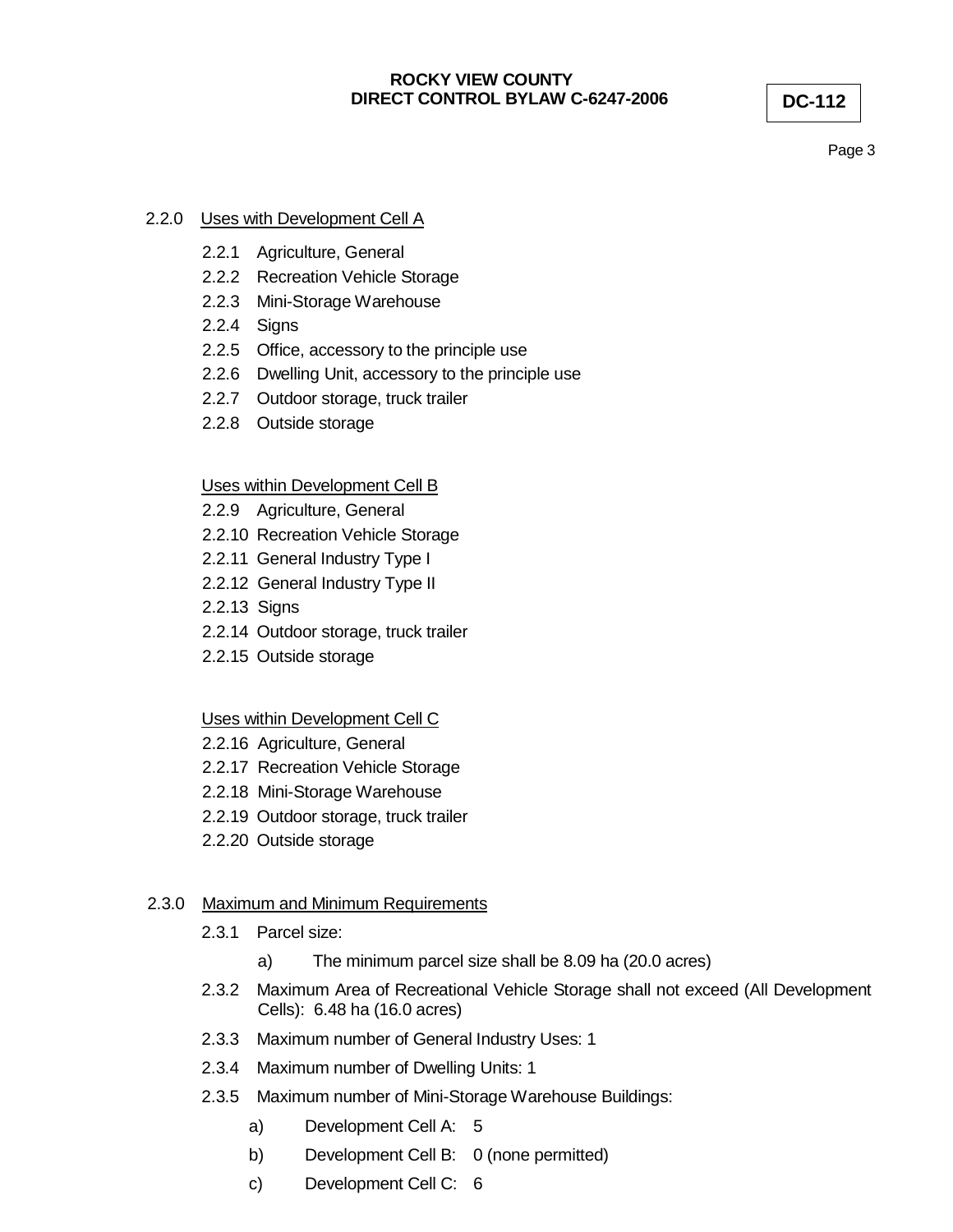#### 2.4.0 Setbacks

Page 4

- 2.4.1 Yard, Front for Buildings:
	- a) 30.0 m (98.43 ft.) from any road municipal
	- b) 10.0 m (32.81 ft.) from any road, service adjacent to a road municipal
- 2.4.2 Yard, Side for Buildings:
	- a) 30.0 m (98.43 ft.) from any road municipal
	- b) 6.0 m (19.7 ft.) all other
- 2.4.3 Yard, Rear for Buildings:
	- a) 30.0 m (98.4 ft.) from any road municipal
	- b) 6.0 m (19.7 ft.) all other
- 2.4.4 Yard, Front for Recreational Vehicle Storage, Outside Storage, and Outdoor Storage, Truck Trailer, Storage Areas:
	- a) 8.0 m (26.25 ft) from any road
- 2.4.5 Yard, Side for Recreational Vehicle Storage, Outside Storage, and Outdoor Storage, Truck Trailer, Storage Areas:
	- a) 6.0 m (19.69 ft)
- 2.4.6 Yard, Rear for Recreational Vehicle Storage, Outside Storage, and Outdoor Storage, Truck Trailer, Storage Areas:
	- a) 6.0 m (19.69 ft)

### 2.5.0 Building Requirements

- 2.5.1 Maximum Building Height: 10.0 m (32.81 ft.)
- 2.5.2 Maximum Number of General Industry Building(s): 1

# **3.0.0 DEVELOPMENT REGULATIONS**

#### 3.1.0 General

- 3.1.1 No Development Permit shall be issued by the Development Authority and no development shall occur on the lands until:
	- a) The Owner has submitted an Overall Site Development Plan, to the satisfaction of the Development Authority.
	- b) The Owner has submitted a Stormwater Management Plan and a Site Grading Plan prepared by a qualified professional at the Owner/Developer's sole expense, to the satisfaction of the Municipality.

### 3.2.0 Recreational Vehicle Storage Layout

3.2.1 A Parking Plan and Recreational Vehicle Storage Layout shall be submitted at the Development Permit Stage to the satisfaction of the Development Authority.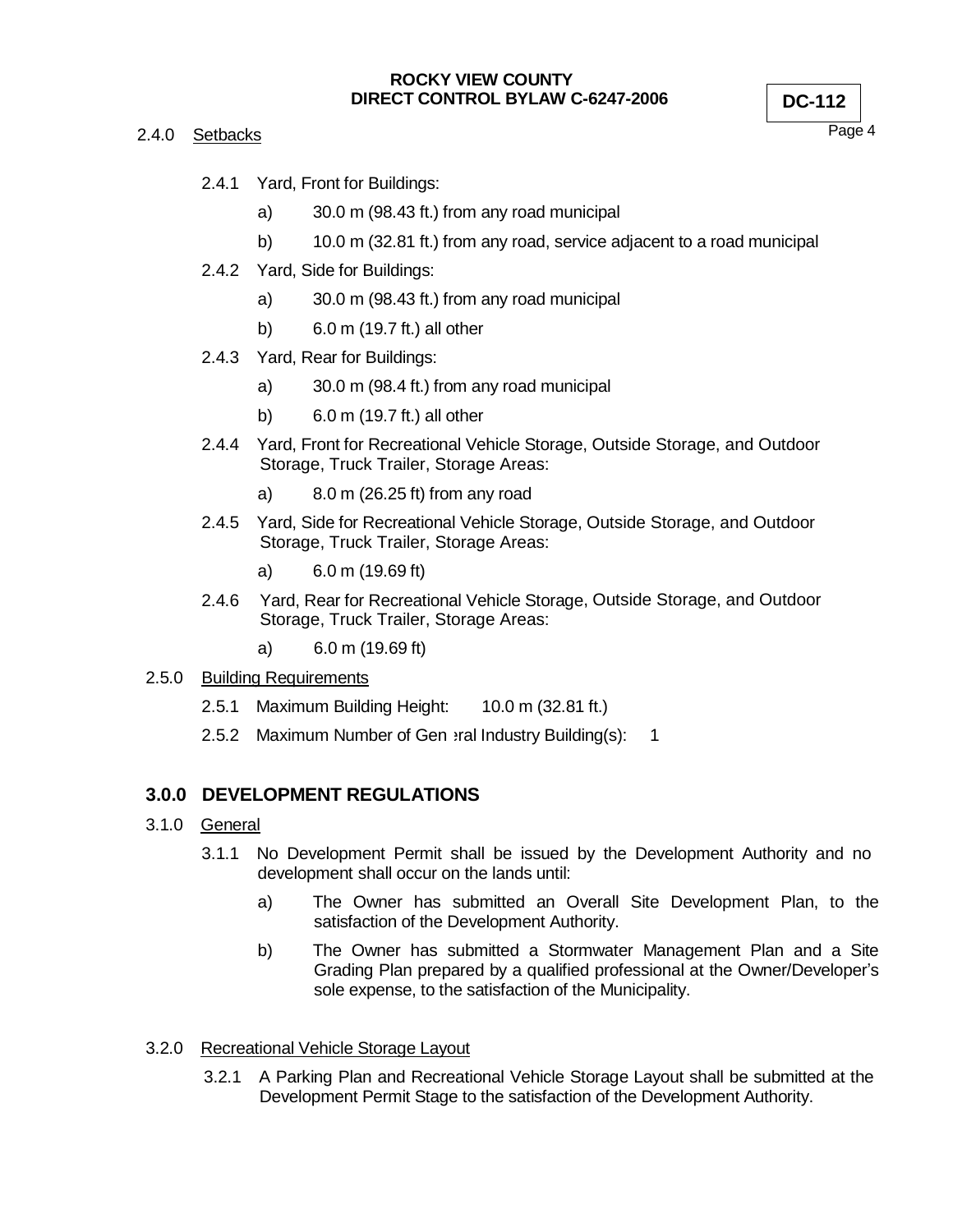Page 5

3.2.2 Parking Stall Size and identification shall be in accordance with a Parking Plan and Recreational Vehicle Storage Layout to the satisfaction of the Development Authority.

#### 3.3.0 Outside Storage and Outdoor Storage, Truck Trailer Layout

3.3.1 A Parking Plan and Outside Storage or Outdoor Storage, Truck Trailer Layout shall be submitted at the Development Permit Stage, which shall include screening measures to mitigate any visual impacts from adjacent roadways, to the satisfaction of the Development Authority.

#### 3.4.0 Utilities

- 3.4.1 Disposal of wastewater from the development on site shall be subject to all Municipal and Provincial approvals. An on site dump station connected to a holding tank is required for Recreational Vehicle Storage and this tank will require offsite disposal at an approved disposal facility.
- 3.4.2 Potable water for all development on the site shall be provided through the use of water wells, licensed and approved for commercial use by Alberta Environment to the satisfaction of the Municipality or hauled to the site and stored in cisterns, as approved by the Municipality and to the satisfaction of the Municipality.
- 3.4.3 Solid waste removal is the responsibility of the Owner and shall be disposed of on a regular basis at an approved disposal site.
- 3.5.0 Access
	- 3.5.1 The Owner shall submit a Traffic Impact Assessment prepared by a qualified professional at the Owner's expense to the satisfaction of the Municipality and Alberta Infrastructure and Transportation. The Study shall identify any necessary improvements to TWP RD. 283 and such improvements shall be completed as a condition of a Development Permit.
- 3.6.0 Building Standards
	- 3.6.1 The design, character and appearance of any buildings proposed to be erected or located on the property must be acceptable to the Development Authority, having due regard to its affect on neighboring developments and general amenities of the area.

#### 3.7.0 Landscaping and Controlled Appearance

- 3.7.1 Recreational vehicle storage areas, outside storage areas, and outdoor storage, truck trailer storage areas shall at all times be visually screened from Range Road 283, Highway 560 and the adjacent lands to the satisfaction of the Development Authority.
- 3.7.2 Landscaping shall be provided in accordance with a Landscape Plan to be submitted to the Municipality upon application for a Development Permit. A minimum of 10% of the site shall be landscaped in accordance with Section 26 of the Land Use By-Law pursuant to a Landscape Plan, prepared by a qualified professional. Within this landscaped area, there shall be a minimum of one (1) tree for every 50 square m (538.2 square feet); a combination of deciduous trees with a minimum caliper of 2.5 inches; and, coniferous trees with a minimum height of 5 feet.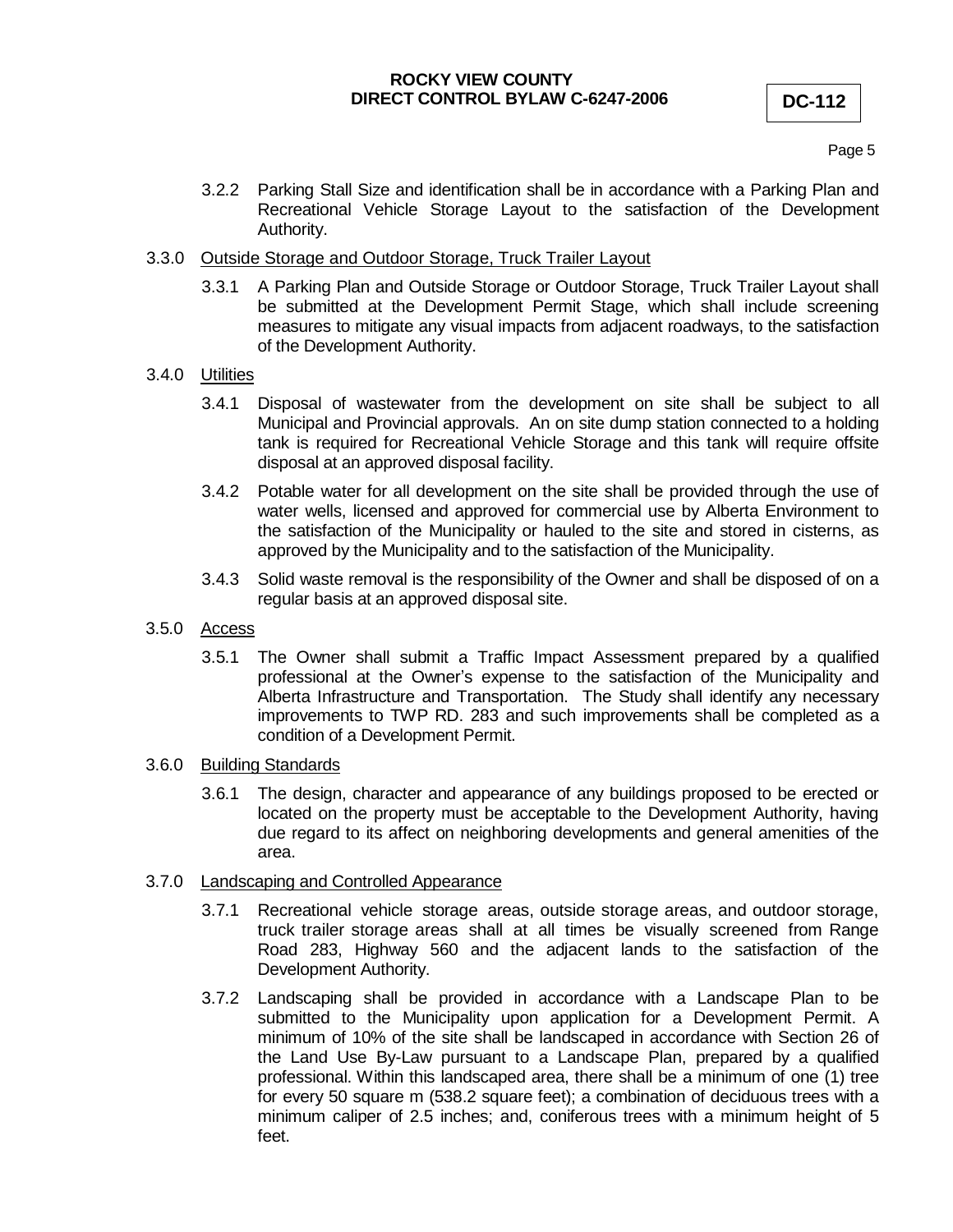- 3.7.3 The Landscape Plan contemplated herein shall identify the location and extent of the landscaping areas, the plant material proposed and the methods of irrigation and maintenance of landscaped areas.
- 3.7.4 All areas of the site not disturbed as part of the Development Permit shall be maintained in a natural state or under cultivation.
- 3.7.5 Lighting shall be oriented and shielded to prevent adverse affects on adjacent properties.
- 3.7.6 The entire area of the Recreational Vehicle Storage area, the Outside Storage Area, and the Outdoor Storage, Truck trailer area shall be fenced using solid screening elements to create a visual barrier from adjacent properties.
- 3.7.7 Maximum height of Fence 2.50 m (8.20 feet).
- 3.7.8 No washing or servicing of the vehicles will be allowed on the site.
- 3.7.9 Number of freestanding signs per Development Cell: 1
- 3.7.10 Maximum area of the sign is 10 square meters (107 square feet).
- 3.7.11 Minimum setback from any road for sign: front 0 m, side 15 m (49 feet).
- 3.7.12 Freestanding sign height: 10 m (32.80 feet).
- 3.8.0 Performance Standards
	- 3.8.1 Garbage Storage
		- a) Garbage and waste material shall be stored in weatherproof and animalproof containers. Such containers shall be locate within buildings or adjacent to the side or rear of buildings, and shall be screened from view by all adjacent properties and roadways, all to the satisfaction of the Development Authority.
	- 3.8.2 Air Contaminants, Visible and Particulate Emissions
		- a) Airborne particulate matter originating from storage areas, yards, roads or parking areas shall, at all times, be suppressed by application of approved dust-free treatments in accordance with Alberta Environment guidelines on those areas as defined in a Development Permit.
	- 3.8.3 Odorous Matter
		- a) No use or operation should cause or create the emission or spread of odorous matter or vapour beyond the site which contains the use or operation which produces them.
	- 3.8.4 Toxic Matter
		- a) No use or operation at any location on the site shall cause or create the emission or spread of toxic matter beyond the building or storage area which contains it. The handling, storage and disposal of any toxic or hazardous materials or waste shall be in accordance with the regulations of any government authority having jurisdiction and in accordance with any Hazardous Materials Management Plan that may be required by the Municipality and as defined in a Development Permit.
	- 3.8.5 Fire and Explosive Hazards
		- a) Uses and operations on the site which handle, store, or utilize products which may be hazardous due to their corrosive, poisonous, flammable, or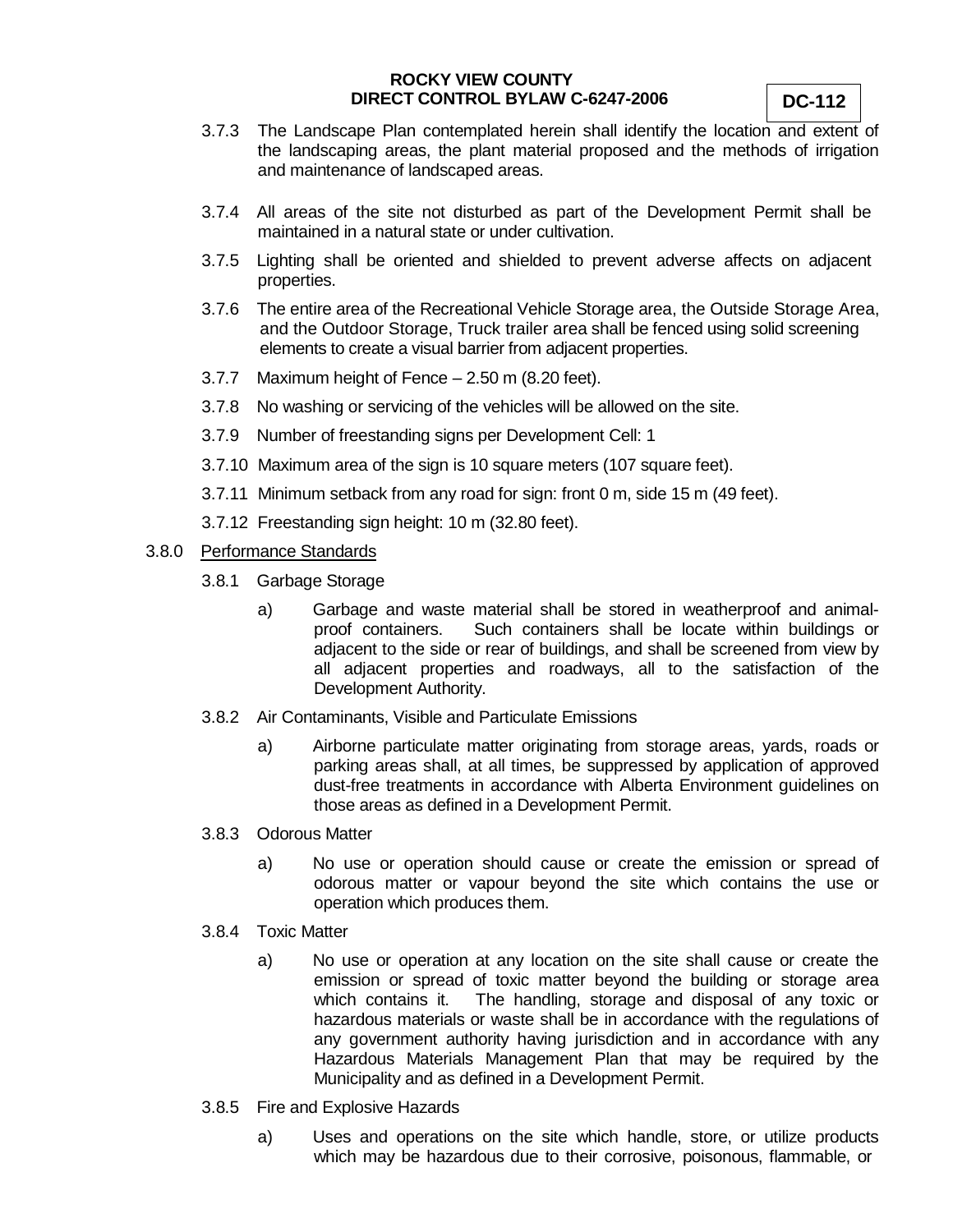explosive characteristics shall comply with the applicable fire regulations of the Municipality or the regulations of any other government authority having jurisdiction and in accordance with any hazardous materials or emergency management plan that may be required by the Municipality, and as defined in a Development Permit.

- 3.8.6 Fire protection measures shall be provided as may be required by the Municipality and included in a Development Permit.
- 3.9.0 Phasing
- 3.9.1 Until a General Industry Use has been developed within Development Cell B, the area will be developed for Recreational Vehicle Storage as delineated in other parts of this Bylaw.
- 3.9.2 Development will start on the East side of the subject lands and proceed West to the satisfaction of the Development Authority.

## **4.0.0 DEFINITIONS**

**Recreational Vehicle Storage –** means an area of land set aside or otherwise defined for the outdoor storage of recreational vehicles, which includes the storage of such vehicles as motor homes, travel trailers, campers, customized vans, boats on trailers, or enclosed or open utility trailers designed to carry 1 car, skidoos, ATV's. Owners who remove the recreational vehicle may leave their own personal vehicle in their parking stall until they return with the recreational vehicle. Cars or small trucks may also be stored while the Owners are out of the country on a short or long term basis or for other personal reasons.

**Mini-Storage Warehouse** - means a building containing separate, individual self-storage units divided from the floor to the ceiling by a wall with an independent entrance from the exterior of the building, or from a common interior hallway, designed to be rented or leased on a short term basis to the general public for private storage of personal goods, materials and equipment.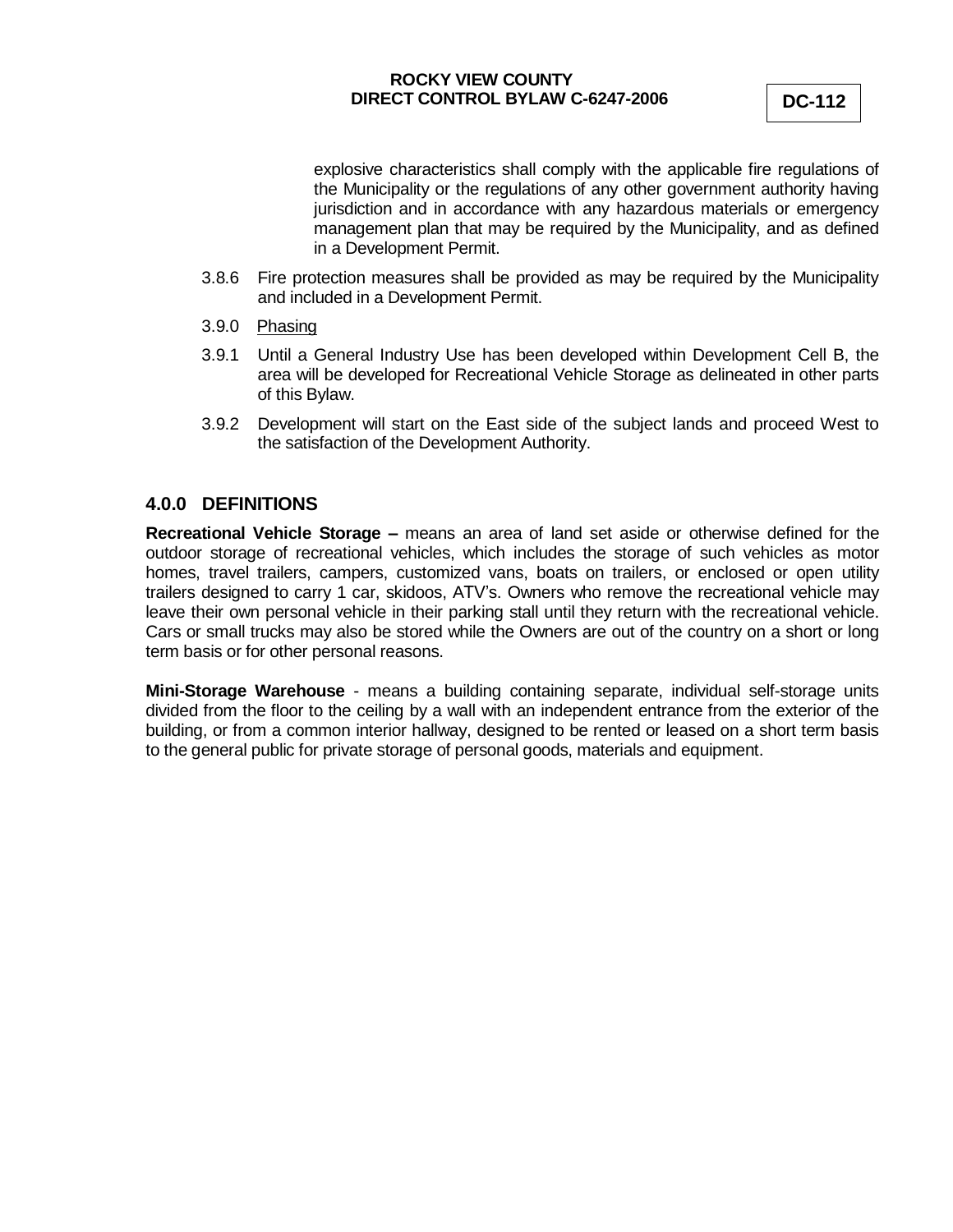